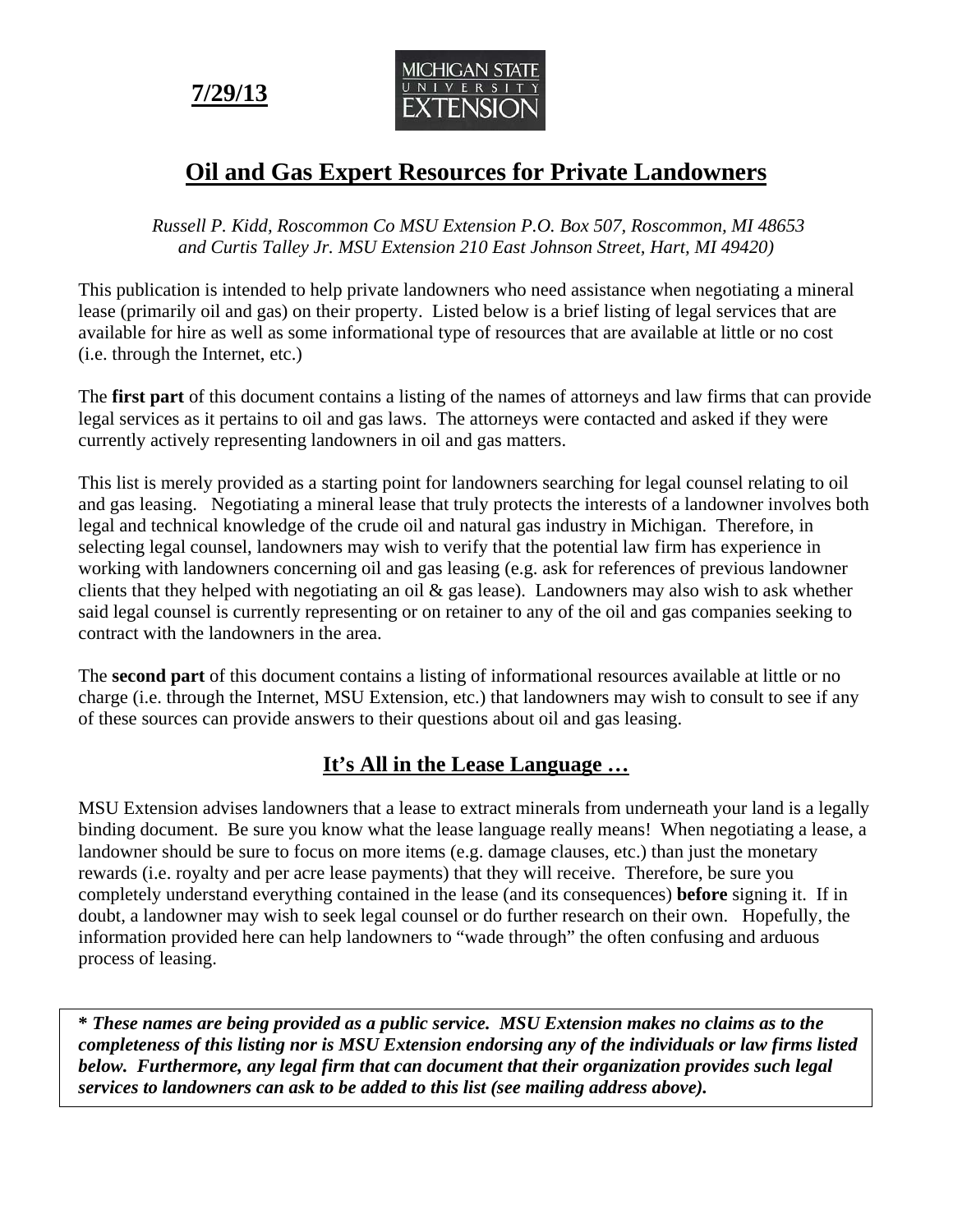#### **Legal Services**

Mr. David L. Leonardson Susan Hlywa Topp, P.L.C. 114 E. Main Street 213 E. Main Street Suite B, P.O. Box 1705 Gaylord, MI 49735 Gaylord, MI 49735 989-731-4014 989-732-7724

Stefan J. Scholl, Attorney at Law Philip R. Rosi Stefan J. Scholl, P.C. Rosi & Gardener P.C. 3280 Woods Way, Ste #4 735 S. Garfield Avenue, Ste 202 Petoskey, MI 49770 Traverse City, MI 49686 231-347-3836 231-941-5878

Jeffrey Jocks Mr. Peter J. Zirnhelt, P.C. 420 E. Front Street  $400 \text{ E}$ .  $8^{\text{th}}$  Street Traverse City, MI 49686 Traverse City, MI 49684 231-946-0044 231-946-8630

Joe Quandt Zimmerman, Kuhn, Darling, Boyd, Quandt & Phelps PLC John Lynch 412 S. Union Street Lynch Gallagher P. O. Box 987 555 North Main St. P. O. Box 1279 Traverse City, MI 49685 Mt. Pleasant, MI 48858 231-947-7900 517-803-4361

David McCurdy, Michael Figliomeni David Porteous McCurdy Wotila & Porteous, P.C. 120 W. Harris Street Reed City, MI 49677 Cadillac, MI 49601 231-832-3231 231-775-1391 Fax: 231-832-3341 Fax -231-775-1391

Mark Pehrson PC Doug Springstead Ludington, MI 214 Washington St. 231-843-3709 Hart, MI 49420

Mr. Henry Knier, Jr. Trent C. Hilding, ESQ Smith, Martin, Powers & Knier, P.C. 6824 E. Lake Montcalm Rd 900 Washington Ave., P. O. Box 219 Edmore, MI 48829 Bay City, MI 48707-0219 989-427-3436 989-892-3924

Law Offices of Lawrence M. Elkus, Prof. Corporation David G. Moore 30833 Northwestern Highway, Ste 204 403 South Superior St. Farmington Hills, MI 48334 Albion, MI 49224-0660<br>248-539-3232 517-629-5576 Fax: 248-53-9191

Olson & Bzdok, P.C. Zirnhelt, Bowron & Wiggins, P.L.C

& Nathan Piwowarski McCurdy Wotila & Porteous P.C.<br>Curdy Wotila & Porteous, P.C. 4393 220<sup>th</sup> Avenue

409 West Ludington Ave. Springstead Law Offices, PC 231-873-4022

517-629-5576